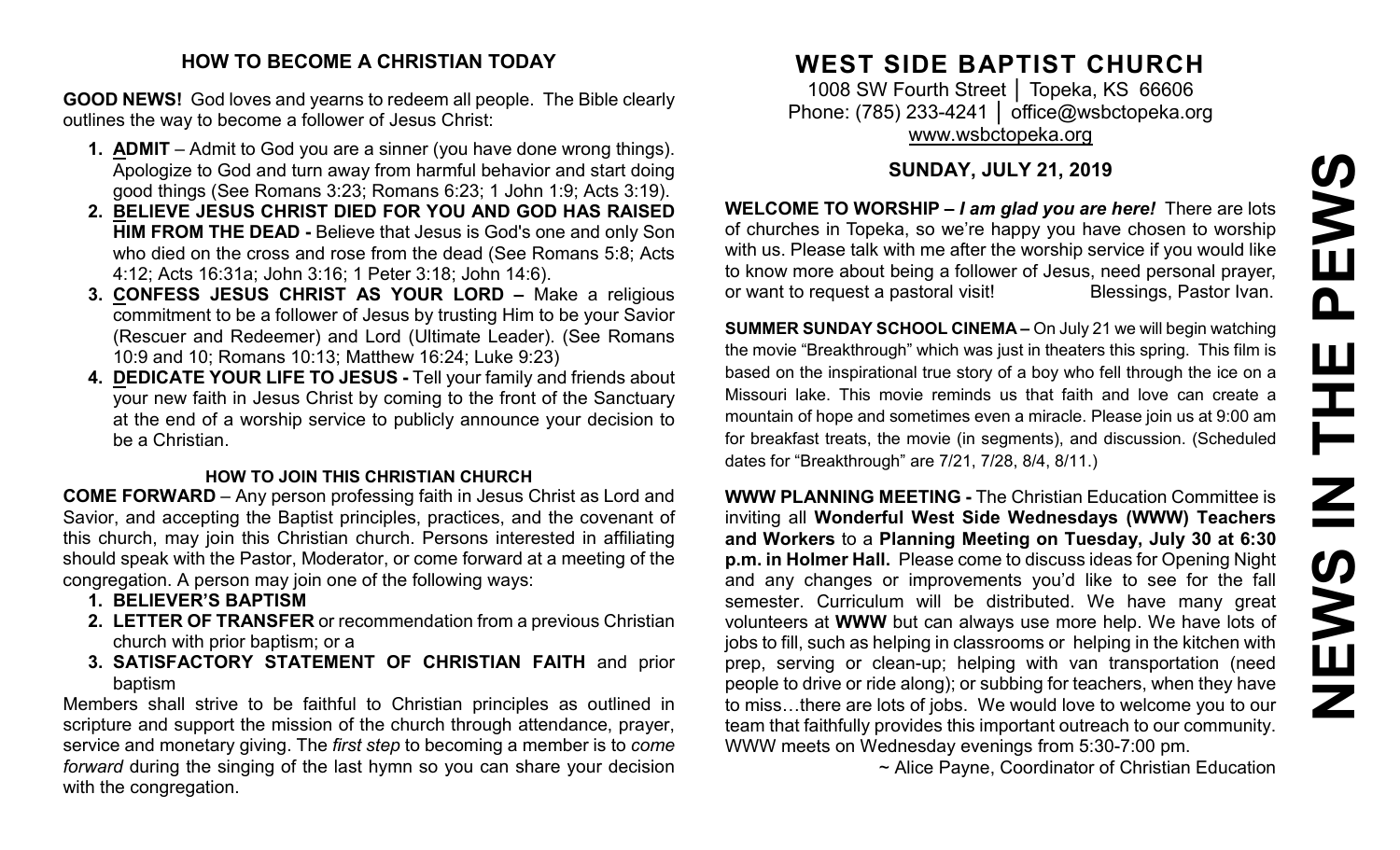## **SCHOOL SUPPLIES FOR MEADOWS ELEMENTARY**

– Help purchase school supplies for elementary students at our neighborhood school: Meadows Elementary. Please bring the following purchased items to the church *before Wed., August 7:*

#### • 1 - Backpack (new, no wheels)

- 3 Plain folder with inside pockets (any color)
- 2 Spiral notebook, wide-rule, 70
- 2 Composition book
- 2 Crayons, 24 count box
- 1 Colored markers, 10 count
- 2 Pencils, #2, 12 count packages
- 1 Colored pencils, 12 count package 2 Highlighter, yellow
- 
- 1 Headphones (no earbuds) 6 Glue stick, jumbo, no gel
- 
- 2 Eraser, big pink 1 Pencil box, plastic
	-
- 1 Elmer's glue, 4 oz bottle 1 Scissors, blunt or sharp

Cash donations are also welcomed. Mark donation: "school supplies."

Place your donations in the Church Office or Mission Box in the sanctuary.

**BACK TO SCHOOL FAIR -** Midtown Community Services will distribute school supplies and used clothing on **Friday, August 9** for the first sixty students registered at Meadows Elementary school. Watch for more information. See Ivan for details.

**WEDNESDAY MORNING BIBLE STUDY** - Come for the one-hour small group study of the biblical book **"JUDGES"** on **Wednesdays at 10:30 am in Holmer Hall.** Bible studies are free and open to the public.

#### **CHILDRENS ACTIVITY BAGS AND BULLETINS – We are glad to have children in worship!** Activity bags filled with coloring pages, crayons, and other items are available for preschool and elementary-aged children near the sanctuary door. **Enjoy the kits and children's bulletins**. Please take



home your artwork. Place the packets on the front pew after the worship service so we can restock them.

# **WEEKLY CALENDAR**

#### **SUNDAY, JULY 21**

9:00 am SS Cinema Movie "Breakthrough" 10:30 am Worship Service (S) 2:30 pm Missions Meeting

#### **MONDAY, JULY 22**

9:00 -11:00 am Baby Closet Ministry

#### **TUESDAY, JULY 23**

| $6:00 \text{ pm}$ | <b>Outreach Meeting (HH)</b> |
|-------------------|------------------------------|
| $6:00 \text{ pm}$ | Men's Chorus (FH)            |

#### **WEDNESDAY, JULY 24**

| Bible Study – Book of Judges (HH)     |
|---------------------------------------|
| No Fruit & Vegetable Food Pantry (FH) |
| <b>Baby Closet Ministry</b>           |
| No Supper or WWW until September      |
| No Choir Practice (S)                 |
|                                       |

#### **THURSDAY, JULY 25**

| $1:00 - 3:00$ pm<br>$6:00 \text{ pm}$ | <b>Baby Closet</b><br>Ward Meade Neighborhood Improvement<br><b>Association Meeting</b> |
|---------------------------------------|-----------------------------------------------------------------------------------------|
| <b>FRIDAY, JULY 26</b>                | <b>PASTOR'S DAY OFF</b>                                                                 |

# **SATURDAY, JULY 27**

| 10:00 am          | Worship Committee Meeting (HH) |
|-------------------|--------------------------------|
| $1:00 \text{ pm}$ | <b>Worship Team Practice</b>   |

**QUARTERLY BUSINESS MEETING** - The next meeting of the Congregation is set for **Sunday, July 28 at 12:00 PM**. See Pat Carpenter, Moderator, for agenda items.

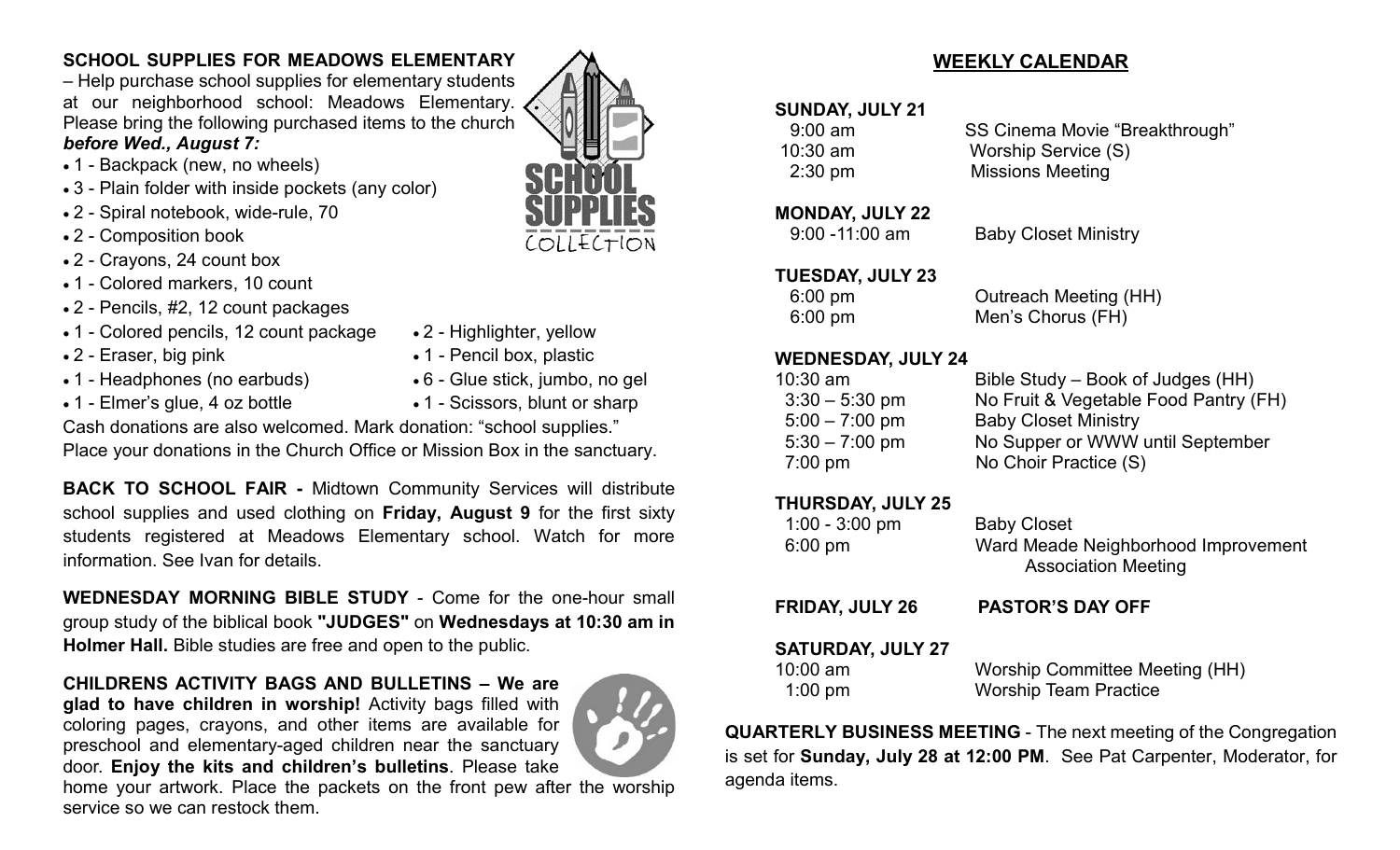# **IN OUR THOUGHTS AND PRAYERS**

Juanita Plankinton – Passing of her daughter, Linda Thomas Martha Beyer – Health concerns (California; Nancy Cottril's sister) Al & Bradley Carpenter – Health concerns Harry and Pat Carpenter – Health concerns Pat Carreno – Health concerns Valerie Davis - Health concerns (Bev McCurdy's friend) Fran Seymour-Hunter – Health concerns Charles Key – Health concerns (cancer) (Nelda Janway's brother) Nancy May – Health concerns Marie Merrifield – Health concerns Don Morris – Health concerns Becky and Terry Poe – Health concerns Carolyn Roach – Health concerns (Nelda Janway's sister) Bob and Jill Roesler – Health concerns and moving to Oklahoma Keith Springer – Health concerns (Marianne Spano's brother) Larry Springer – Health concerns (Marianne Spano's brother) Linda Thomas – Health concerns (Atria 3415 SW 6th Ave, 66606) Lola Zab - Health concerns (Marianne Spano's sister)

# **HOMEBOUND & CARE FACILITIES:**

| *Portia Allbert                   | $\star$ |
|-----------------------------------|---------|
| *June Cunningham - Brewster Place | $\star$ |
| *Shirley & Larry Dell             | $\star$ |
| *Helen Farrar - Plaza West        | $\star$ |
| *Gerald Haney -                   | $\star$ |
| *Russ Hunter -                    | $\star$ |
| *Mary Lou Johnson - Aldersgate    | $\star$ |
| *Alice Kieffer                    | $\star$ |
|                                   |         |

Etta Landis –Capital Ridge \*Renea May \*Rogene Moody Ken Paslay – Brookdale \*Theo Penny \*Edward Perkins \*Juanita Plankinton \*Hazel Smith-Tindall - Ottawa

# **COMMUNION MINISTERS –** Please sign-up on the bulletin board to deliver



the Lord's Supper (Holy Communion) to our Nursing Home and Homebound members on the first Sunday of a month. Lay Ministers will be working in pairs of two or teams. Pastor Ivan will provide training for all

communion ministers. We currently have eighteen Nursing Home and Homebound members to visit each month.

**FINANCIAL GIVING** – Thank you for the generous support of the work of God in and through West Side Baptist Church. Donations report:

|                               |    | 07-14-2019 | 7-T-D          |
|-------------------------------|----|------------|----------------|
| <b>General Fund</b>           |    | \$2516.00  | \$11/8324.93   |
| <b>Building Main</b>          | \$ | 15.00      | \$<br>3761.00  |
| <b>Sunday School</b>          | \$ | 8.00       | \$<br>308.38   |
| <b>America For Christ</b>     | \$ |            | \$<br>1,542.00 |
| <b>Baby Closet</b>            | S  |            | \$<br>50.00    |
| Fellowship/Benevolence \$     |    | 100.00     | \$<br>1347.97  |
| One Great Hour of Sharing\$   |    | 100.93     | \$<br>2065.93  |
| <b>World Mission Offering</b> | \$ |            | \$<br>115.00   |
| Youth Fund Income             | \$ | 20.00      | \$<br>3290.72  |
|                               |    |            |                |

**FOOD PANTRY - NO Fruit & Vegetable Food Pantry** on Wednesdays during the month of July,2019. **The Free Fruit & Vegetable Food Pantry will open on Wednesday, August 7 from 3:30 to 5:30 pm.** Call the Church Office at (785) 233- 4241 for more information. **May 2019 Report:** 922 individuals



(468 adults, 362 children, plus 92 senior citizens) in 259 families were able to receive for free 5,199 pounds of bread, fruit, milk, vegetables, and other items from the Fruit & Vegetable Food Pantry on Wednesday nights at West Side Baptist Church, 1008 SW. 4th St., Topeka. **Y-T-D totals:** 4,039 individuals (1,968 adults; 1,602 children plus 438 senior citizens) in 1,124 families have received 23,114 lbs of free food in 2019. \*All food is available at no costs. Equal Opportunity. Contact the Church Office with concerns or questions.